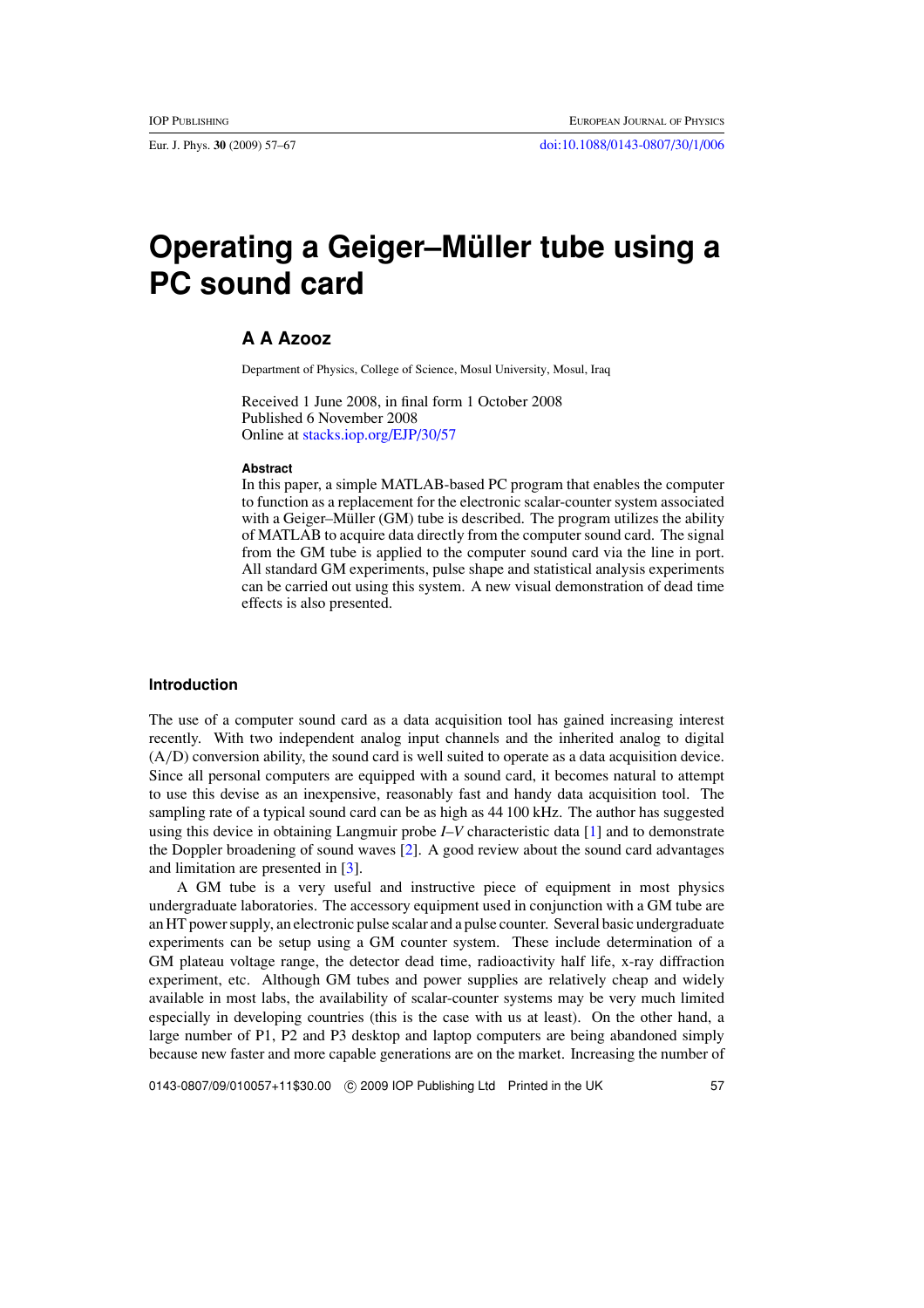<span id="page-1-0"></span>

**Figure 1.** The basic experimental setup.

independently operating GM systems in any undergraduate physics laboratory will certainly give the lab instructor more manoeuvres with the number of experiments using this system that can be installed simultaneously. Many laboratories use computer data acquisition systems to acquire and analyse GM counter data using the LabView software. However, this can only be done in conjunction with some data acquisition hardware. Arqueros *et al* [\[4](#page-10-0)] have suggested an interesting method for applying the GM signal into the PC parallel port.

It is our purpose here to present and describe simple MATLAB-based software that uses the PC sound card for data acquisition and analysis of GM tube pulses. The advantages of using the soundcard are related to both its relatively high speed sampling rate as compared to other data acquisition devices and to is easy access availability in all computers.

## **Experimental setup**

The circuit diagram used is shown in figure 1. The circuit produces positive pulses that are applied directly to the input jack of the PC sound card. Alternative circuits with negative pulse configuration can be equally used. This can be done after changing all the *>* signs to *<* signs for the three if loops in the software. The only restriction in both cases is that the absolute pulse height is within the 1 V maximum safe limit of most sound cards. Pulses with higher heights will be clipped at 1 V by the sound card. Very high voltages (over 10 V) may cause damage to the sound card. In our case, the values of the resistance and capacitance,  $R = 4.7 \text{k}\Omega$ ,  $C = 100 \text{ nF}$ , produced pulses of about 0.6 V. Lower values of *RC* can be selected, but at the expense of pulse height. The sound card can easily detect a pulse of about 20 mV with over 3 dB signal-to-noise ratio.

#### **The software**

The software uses the MATLAB data acquisition toolbox to acquire analog data from one or both channels of the 'line in' port of the computer sound card. The software is very simple to use. Two independent MATLAB M-files named GM1(N,T) and GM2(N,T) are listed in appendixes A and B. They can be directly copied and pasted to new MATLAB M-files. Saving these file in the MATLAB 'work' directory (this is where MATLAB keeps all user programs and data files by default) will make the system ready. The only prerequisite for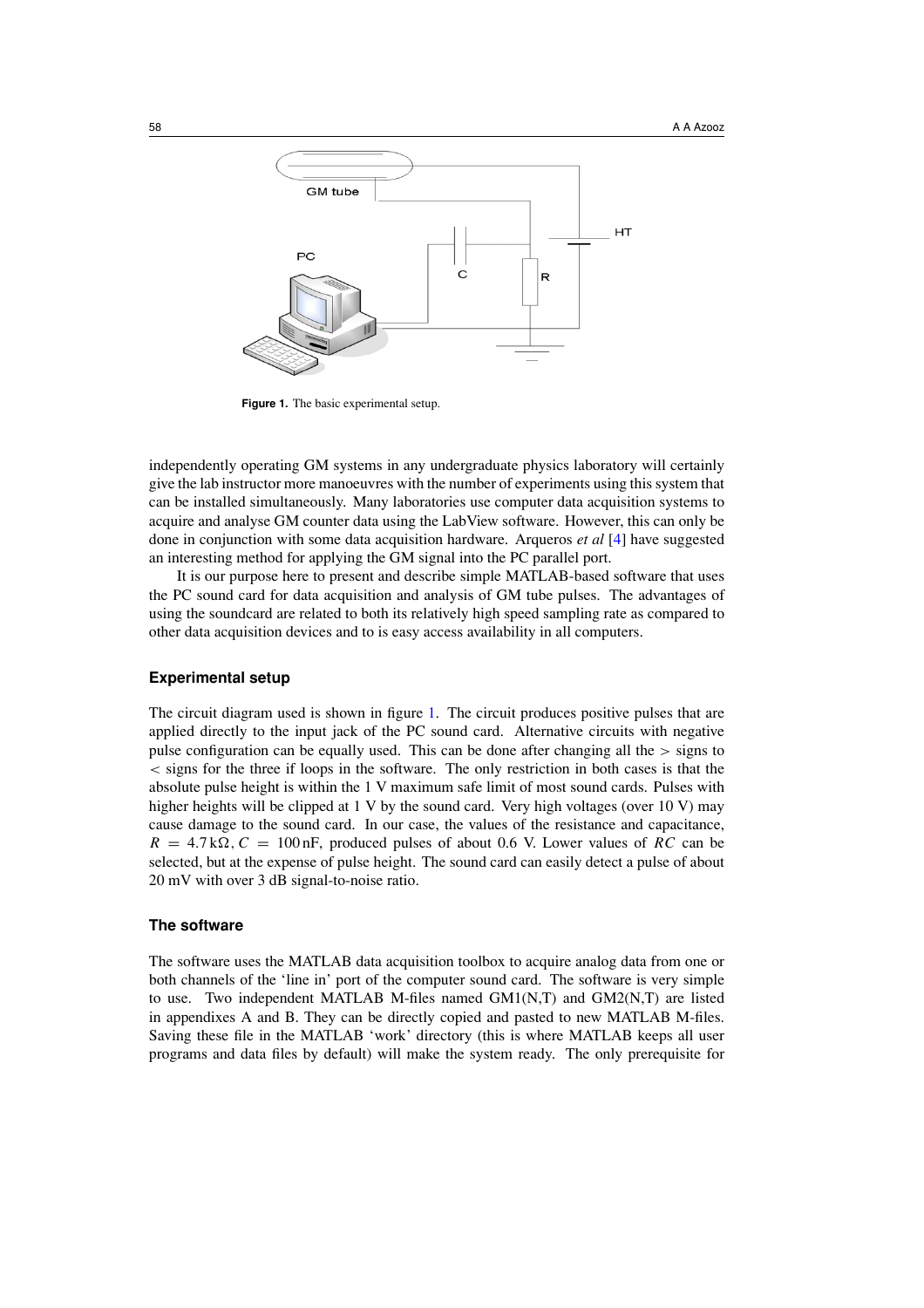

**Figure 2.** In the pulse identification process, the program counts extreme points as pulses: (a) is counted as one pulse and (b) is counted as two pulses.

running the programs is to have any version of MATLAB software installed on the PC. Typing the statement  $X = GM1(N,T)$ , where '*N*' is the number of times the program will repeat measurements for *N* separate periods of time of *T* s each, will get the PC to work as a standard scalar-counter system. The total counts for each period *T* will be output in *X*. The program uses two complementary criteria to identify each pulse. The first is that the voltage is above a certain limit. This is necessary to exclude any noise interference and also to drastically reduce the CPU time. This limit is set to 0.4 V by the software default. It can be changed however from the 'if' statements in line 21 in GM1 or GM2. The second is that the values of the two points to the right and to the left of a particular point under consideration should be lower than the voltage value of the considered point. This ensures that for several points constituting a particular pulse, only one extreme point is counted. This also helps reduce system dead time effects. This is because even if two pulses arrive within a time period smaller than the full electronic pulse width resulting in some overlapping, the program has the capability to count both of them. This is demonstrated in figure 2.

The number of counts registered during the run appears on the main MATLAB work space as 'total counts'. It will also give the Geiger pulse width and the area under the pulse. The value for the width obtained represents the pulse width at half maximum. It is evaluated by dividing the integrated area under the pulse by twice the pulse height (triangular approximation). The input variable *N* can take any desired value enabling the program to run for any length of time even unattended. Due to the fact that the program buffers the data to the RAM, the second input variable *T* measured in seconds is limited by the size of the RAM of the computer used. Using *T* = 50 s did not produce a memory overflow on a P1 64 MB RAM, an almost obsolete computer. Higher *T* values can be used on computers having higher RAM. Using  $T = 480$  s just came short of producing a memory overflow on a P4 524 MB RAM computer. The total number of counts is the sum of the number of all pulses detected over the full period of time  $N \times T$ . For example, typing the statement  $X = GM1(1,1)$  will make the program run for 1 s only while the statement  $X = GM1(600,60)$  will induce the program to run for ten continuous hours divided into periods of 1 min each. Besides the numerical data for the total counts registered, the individual counts obtained over each period *T*, the mean, the standard deviation of the *N* measurements over *T* s each and the pulse width, the program will output a dynamic plot of counts registered over each run for a time period *T*. This program is suitable for direct use of a PC as a substitution for the standard scalar-counter system and for monitoring radiation over prolonged periods of time. PC loudspeakers or headphones can be turned on to hear the sounds of actual pulses.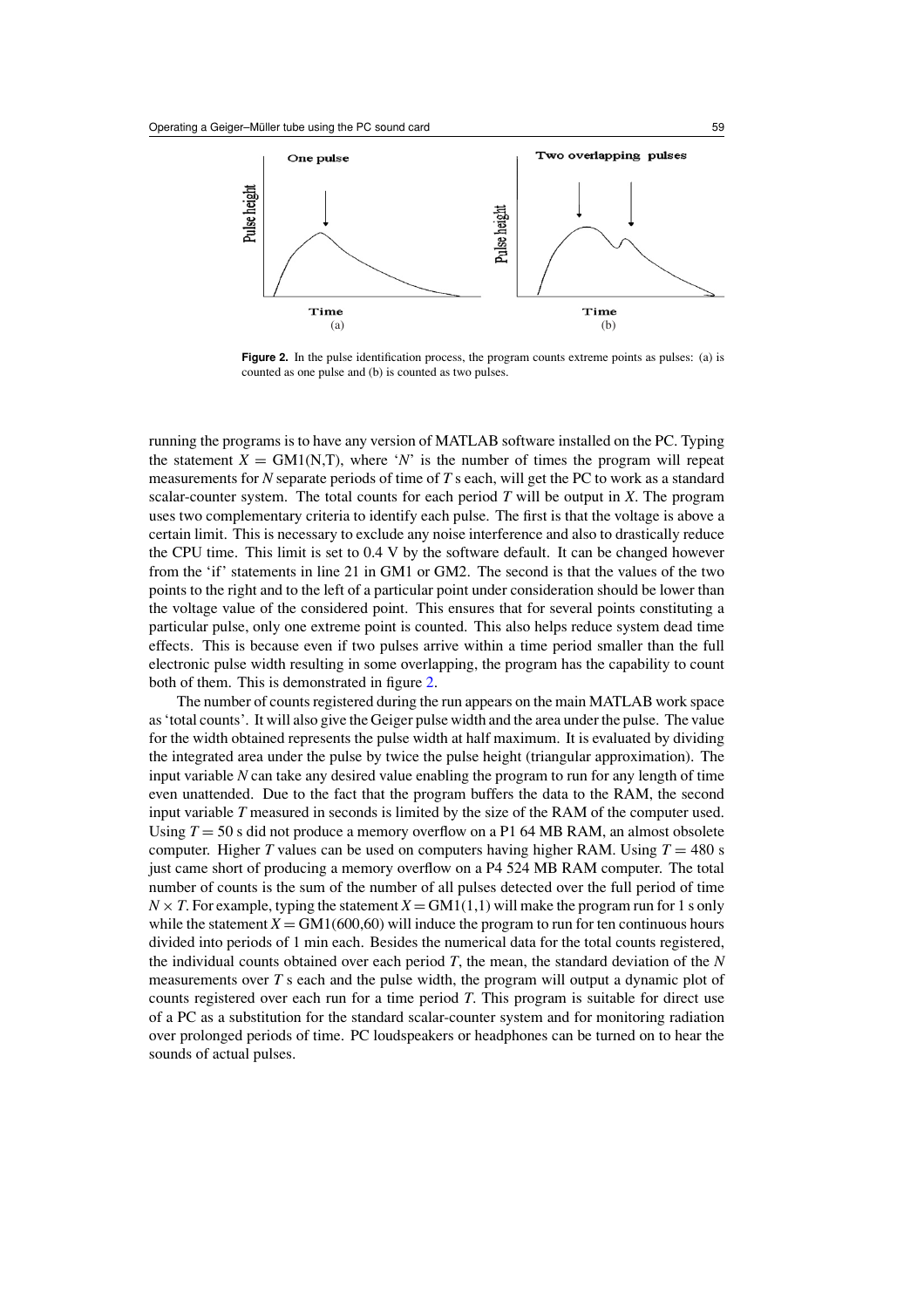

**Figure 3.** Oscilloscope screen picture of an actual GM pulse.

The second program  $GM2(N,T)$  functions in a way very similar to  $GM1$ , but it is designed to perform some additional tasks. This program will output the following subplots:

- (1) A pulse shape subplot which corresponds to the projection of one typical pulse as detected by the computer. The pulse height is in volts, and the time is in seconds. This is very similar to what one would obtain using an oscilloscope. A typical actual oscilloscope pulse obtained is shown in figure 3. This pulse compares well with that shown in figure  $5(a)$  $5(a)$
- (2) A 50 bin histogram representing the time distribution measured in seconds between all successive pulses for all pulses throughout the complete run. This demonstrates the Poisson distribution nature of these times.
- (3) A 20 bin histogram of the counts*/*s averaged over each period of *T* s throughout the complete run.
- (4) A plot of the average counts per second (averaged over *T* s) against the time in seconds. This will indicate if there is any significant change in the level of radioactivity at any instance in time.

#### **Experimentation**

The first experiment carried out using this system is the standard count–voltage dependence. The voltage plateau is determined using a radioactive source. The results are shown in figure [4.](#page-4-0) The measurements are for 3 min using a  $Co<sup>57</sup>$  radioactive source with activity of about  $0.14 \mu$ Ci. These results are similar to those recorded using the standard electronic scalarcounter system, as shown in the same figure. In both cases the threshold, the plateau and the proportional voltage regions were the same. It is worth mentioning here that the tube is over 30 years old and the plateau region is not that wide. Other experiments using GM counters such as x-ray diffraction, *γ* ray absorption and determination of counter dead time are currently being run by students in our laboratories using almost obsolete P1 and P2 computers.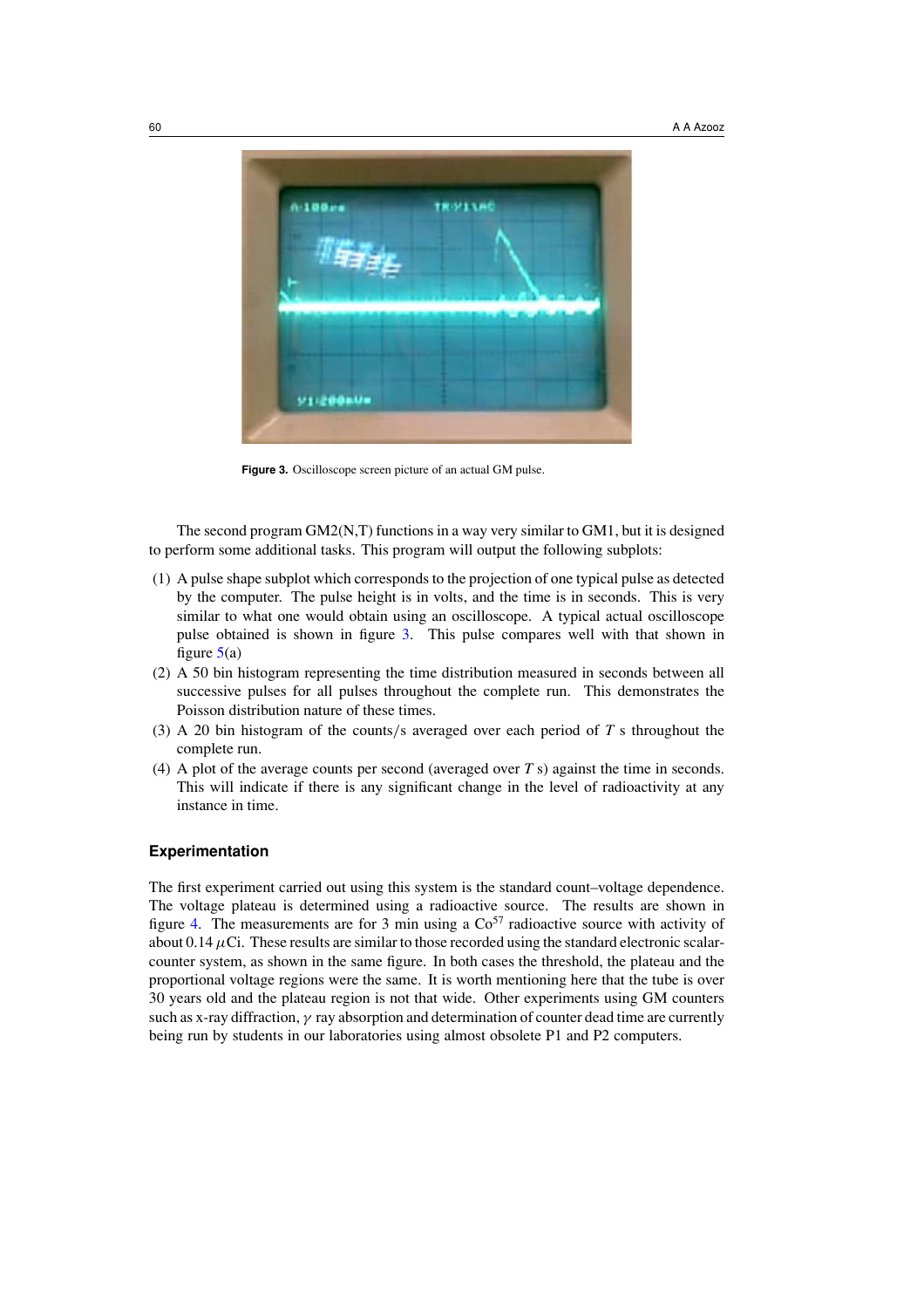<span id="page-4-0"></span>

**Figure 4.** Count–voltage characteristics obtained using a PC and a standard scalar-counter system.



Figure 5. Plots produces by the program GM2 after a 10 min run. The radioactive source is removed during the seventh minute.

Figure 5 shows typical plots produced by the program GM2 after a 10 min run in which the radioactive source was removed during the seventh minute.

The program GM2 is equipped with facilities to allow for a more detailed analysis of data. The program can be activated by typing the statement  $[x1, x2, x3, x4] = GM2(N,T)$  (or any other desired string variable names for that matter) in a MATLAB work space. The numerical output will include four arrays. The output array *x*1 represents the number of counts registered during each sub-period *T*. The size of this array is equal to *N*. The array *x*2 represents the time difference between any two successive pulses registered over the entire run. The size of this array is equal to the total number of counts registered minus one count. The two variables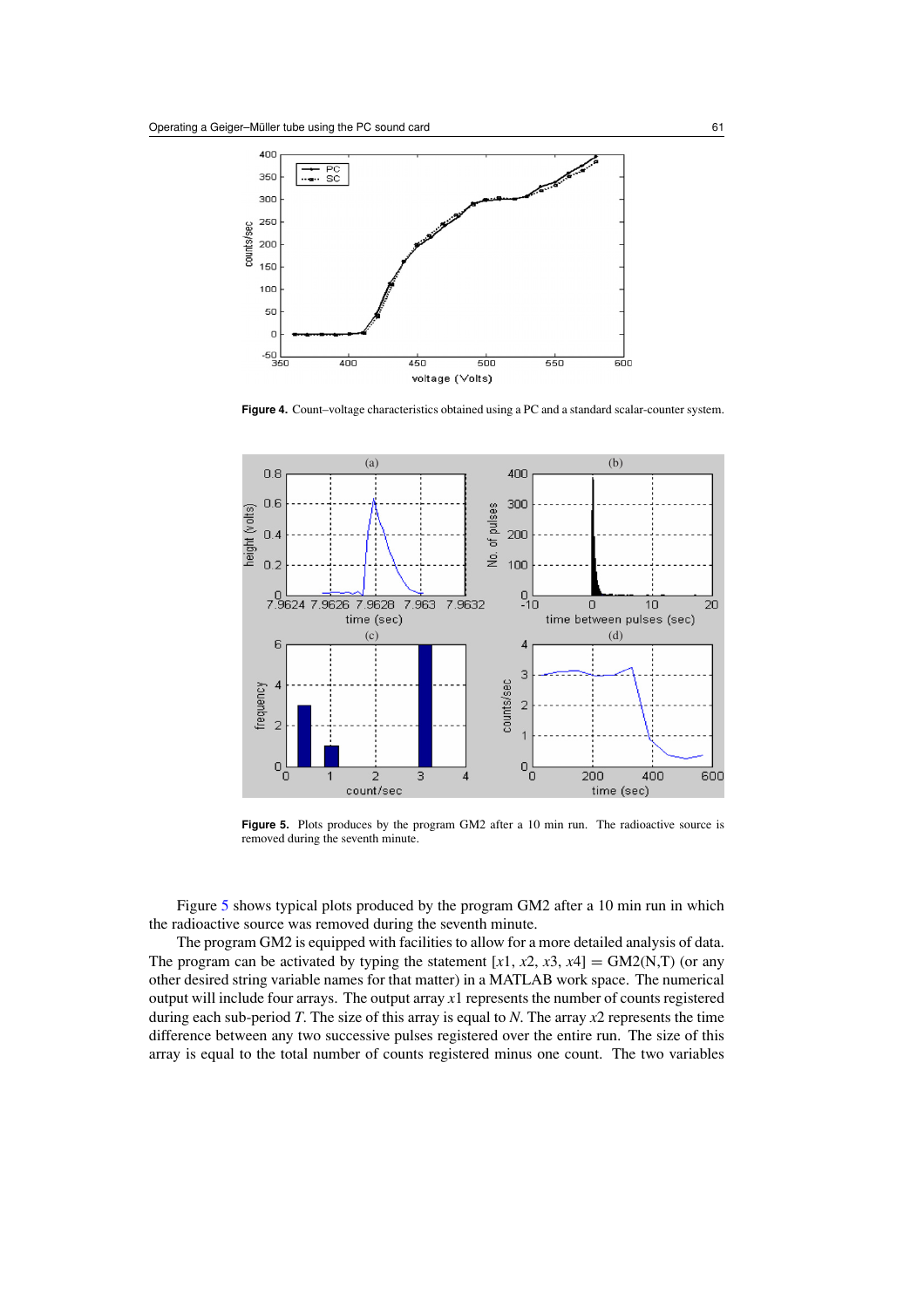

**Figure 6.** Results of a 1 h run with 60 s sub-periods.

*x*3 and *x*4 are the pulse height–time data corresponding to 20 points distributed on the two sides of the peak of the pulse. All four of these variables can be saved on a hard disk for any further analysis. MATLAB saved data can be directly communicated to the EXCEL Microsoft program.

Radioactive decay is regarded as a good tool for demonstrating the Poisson distribution law. The fact that MATLAB contains both statistical analysis and curve-fitting toolboxes besides the data acquisition one makes the study of the statistical nature of radioactivity all the more handy. By simply selecting the value of the argument *N* large enough, one can study the distribution of a repeated number of counts. Figure 6 shows the results of running the program for 1 h. For both figures [5](#page-4-0) and 6, the plots are presented in the same form the MATLAB produces by default, and no editing is made. As a simple demonstration of how these results can be used for a further analysis, the data of figure 6(b) representing the distribution of time periods between successive pulses are plotted in a magnified form in figure [7.](#page-6-0)

The solid line represents the result of the fit to the Poisson distribution law of the form

$$
P(t) dt = K_1 e^{-K_2 t} dt.
$$
 (1)

The data of the first two bins in the histogram are not included in the fit. This is because these two bins correspond to successive pulses separated by very short periods of time where the effect of counter dead time is at work. This point will be further discussed later. The constants  $K_1$  and  $K_2$  are left as free parameters to be determined by the fitting program. Over 95% confidence level fit is obtained with  $K_1 = 2587.6$  and  $K_2 = 3.1568$  s<sup>-1</sup>. The fitted equation is in good agreement with experimental data. One interesting feature in the histogram is a significant deficiency of events in the first bin of the histogram representing events with a very small time separation between successive pulses. This is a direct manifestation of the counter dead time effects. The system does not have any problem in registering pulses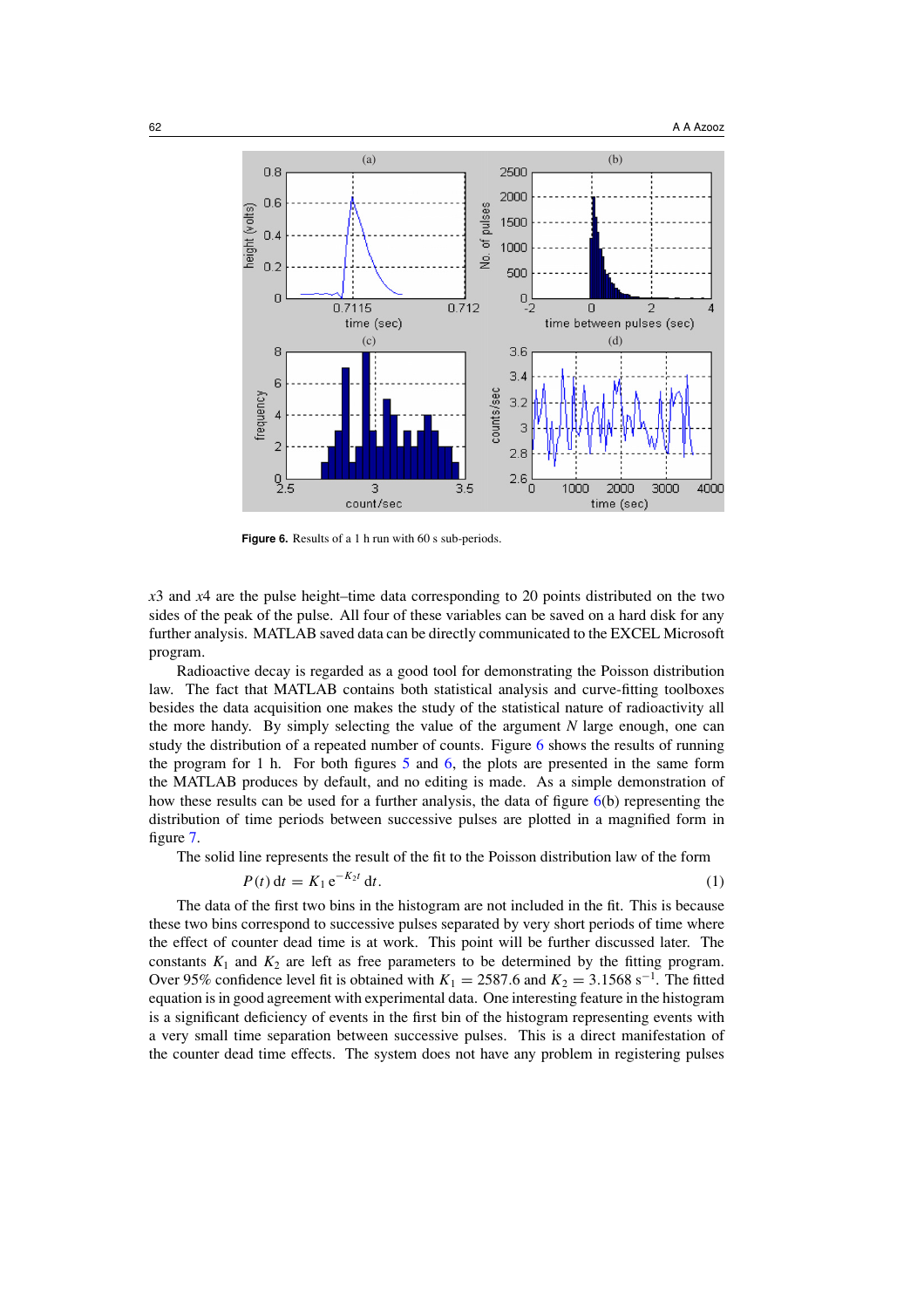<span id="page-6-0"></span>

**Figure 7.** Distribution of time periods between all successive pulses.

separated in time by some fraction of the pulse width. However, pulses arriving at shorter times may not be counted properly. This is a well-known dead time effect, and dead time corrections are customarily applied to counter measurements. The counting rate dead time correction equation is

$$
N = \frac{n}{1 - n\tau} \tag{2}
$$

$$
\tau = \frac{N - n}{nN},\tag{3}
$$

where *n* is the counting rate measured by the detector, *N* is the real counting rate and  $\tau$  is the detecting system dead time.

Figure 7 can lend itself as a tool for an approximate yet demonstrative method for evaluating the dead time. The total number of counts measured on this histogram is  $n =$ 10 954. Now if one tries to compensate for the missed events in the first two bins on the histogram by subtracting the fit extrapolation to the first two bins excluded previously, a total of about 1466 events would be needed to bring the data of these two bins in line with the fitted Poisson distribution curve well describing the rest of the data. The above two numbers when added can give us the approximate actual total counts  $N = 12,400$  corrected for dead time effects. Substituting for *N* and *n* in equation (3) will give us  $\tau = 10.8 \ \mu s$ . This result is approximately equal to about one fifth of the pulse width calculated by the program. This may be considered as an indication that the program is identifying and consequently counting overlapped pulses in the way described above (figure [1\)](#page-1-0).

Several other experiments can be carried out using this software. For example, students can study the effect of varying the circuit elements *R* and *C* on pulse properties. Another experiment is related to the calculation of the number of electron ion pairs produced. This can be obtained from the area under the pulse. Pulse rise and decay times can also be analysed.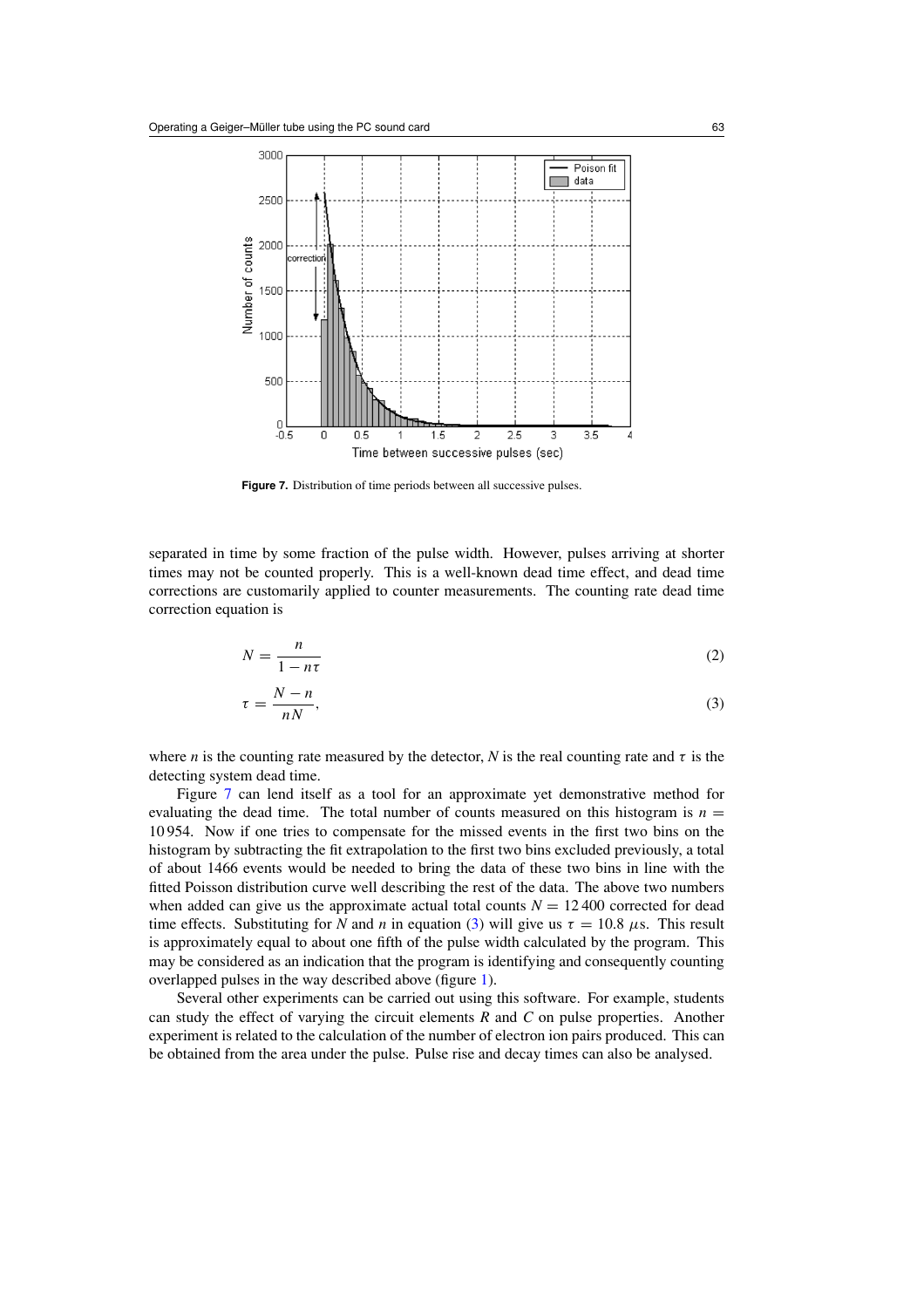## **Conclusions**

The above description represents only samples of the statistical and physical analysis that can be performed using the data output of this system. The main advantage of using this or similar data acquisition systems is the ability not only to count pulses over any desired period of time, but also to record the time between all successive pulses, and pulse shapes. Several regimes for collecting, averaging and analysing groups of data can be designed depending on a particular point of interest.

#### **Experimental details**

- (1) The line in recording level controls of the audio setting of the PC must be selected.
- (2) It is advisable to check the pulse height by an oscilloscope before applying it to a PC.
- (3) Before running the program for long periods of time, a test run using GM2 for a few seconds duration is useful for checking the pulse shape. A pulse with a plateau at the top is an indication that the pulses received are higher than 1 V and they have been clipped by the sound card. This can produce incorrect measurements. In such a case, the value of the resistance must be reduced to a proper value

## **Appendix A**

```
function f = GM1(N,T)k=0:
hold
tic
for i=1:N;
RUN=j
% acquire data
ai=analoginput('winsound');
  addchannel(ai,1:2);
  ai.samplerate=44100;
  ai.samplespertrigger=44100∗T;
      ai.triggertype='immediat';
  start(ai);
  [u1,tt]=getdata(ai);
  delete(ai)
clear ai
f(i)=0;
n=max(size(u1));% Sort out and count pulses
for i=2:n-1;
  if u1(i) > .4if u1(i)>u1(i+1)
         if u1(i)>u1(i-1)
         f(j)=f(j)+1;k=k+1:
        end
      end
  end
```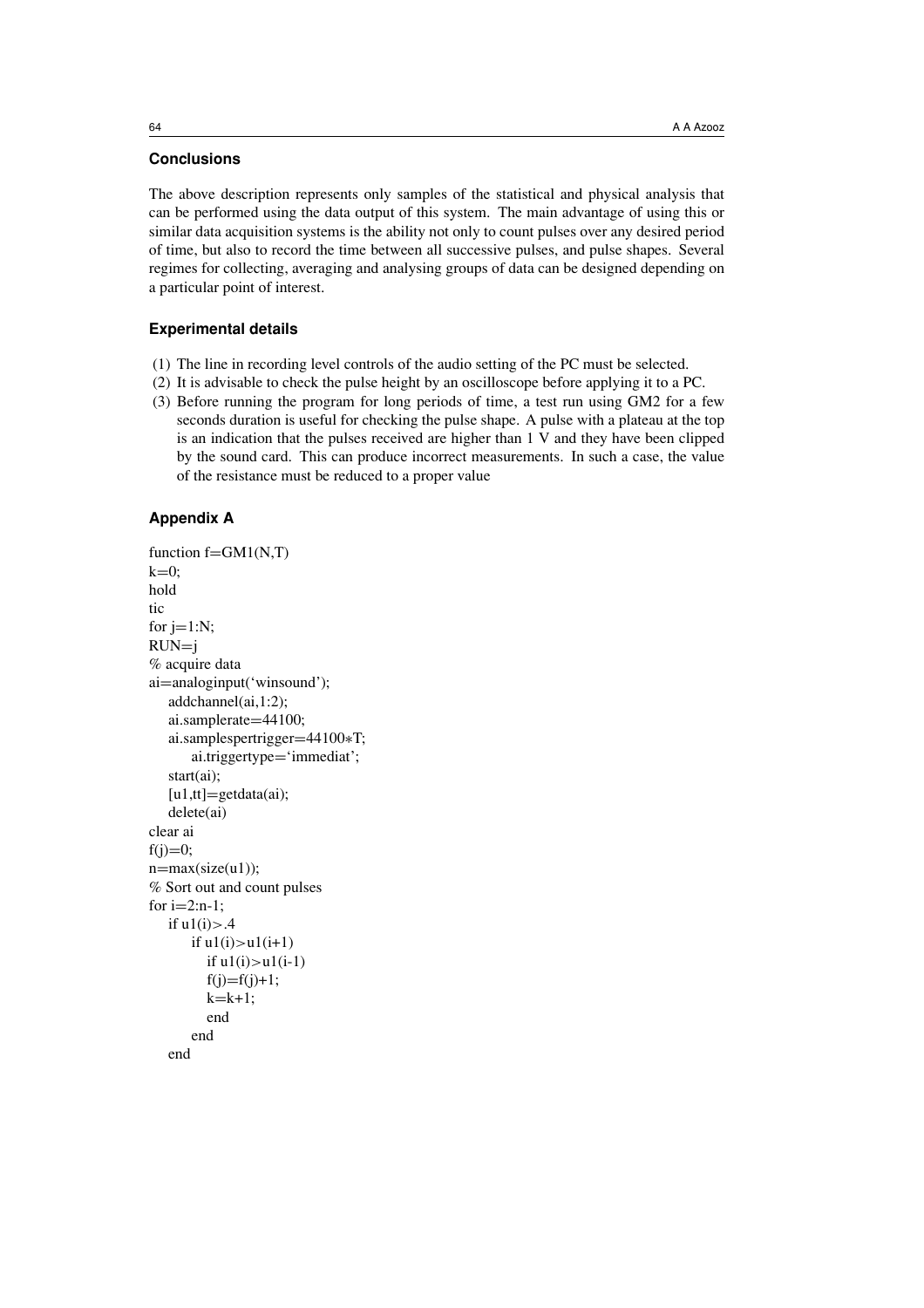```
end
   ttt(j)=\text{toc};plot(ttt,f)
end
'Total counts'
sum(f)
'Average counts per T seconds'
mean(f)
'standard deviation for N readings of duration T each'
std(f)
```
# **Appendix B**

```
function [f,DT,xx,yy]=GM2(N,T)k=1:
t1=cputime;
for j=1:N;
RUN = j% acquire data
ai=analoginput('winsound');
  addchannel(ai,1:2);
  ai.samplerate=44100;
  ai.samplespertrigger=44100∗T;
      ai.triggertype='immediat';
  start(ai);
  [u1,tt]=getdata(ai);
  delete(ai)
clear ai
f(j)=0;n=max(size(u1));% Sourt out and count pulses
tic
for i=2:n-1;
  if u1(i) > .5if u1(i)>u1(i+1)
        if u1(i)>u1(i-1)
      f(j)=f(j)+1;TT(k)=tt(i)-toc;k=k+1;
        end
      end
  end
  end
end
% part one plot the pulse
xx=u1;
[a,m]=max(xx);xx=tt(m-10:m+10);yy=u1(m-10:m+10);
```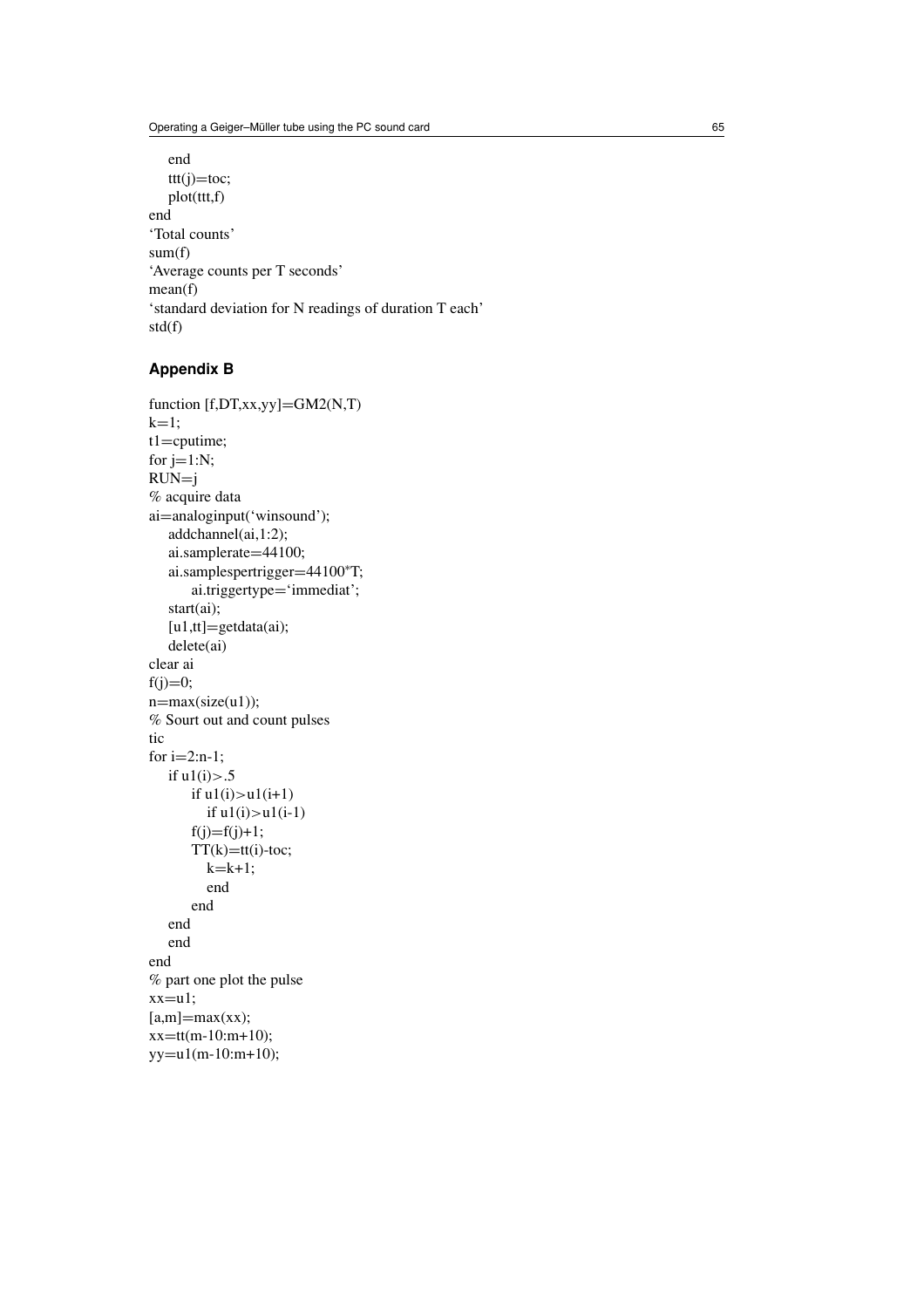yy=yy-min(yy); 'Area under the puls  $Area=trapz(xx,yy)$ 'Pulse width (sec)' Area*/*(2∗max(yy))  $subplot(2,2,1)$ plot(xx,yy) title('(a)') xlabel('time (sec)') ylabel('height (volts)') grid on %part two produce the time distribution DT=diff(TT); kk=find(DT*<*0);  $DT(kk)=[];$ a=max(DT);  $b=min(DT);$  $d=a-b;$ c=b:d*/*50:a;  $subplot(2,2,2)$ hist(DT,c) title( $'(b)$ ) xlabel('time between pulses (sec)') ylabel('No. of pulses') grid on %part three produce the count distribution  $subplot(2,2,3)$ hist(f,20); title( $'(c)$ ') xlabel('count*/*sec') ylabel('frequency') grid on t2=cputime;  $z=t2-t1;$ zz=z*/*(2∗N):z*/*N:(z-(z*/*(2∗N)));  $subplot(2,2,4)$ plot(zz,f*/*T) title( $'(d)$ ') xlabel('time (sec)') ylabel('counts*/*sec') grid on 'Total counts' sum(f) 'Mean number of counts per T seconds' mean(f) 'Standard deviation of N measurements of T second duration each' std(f)